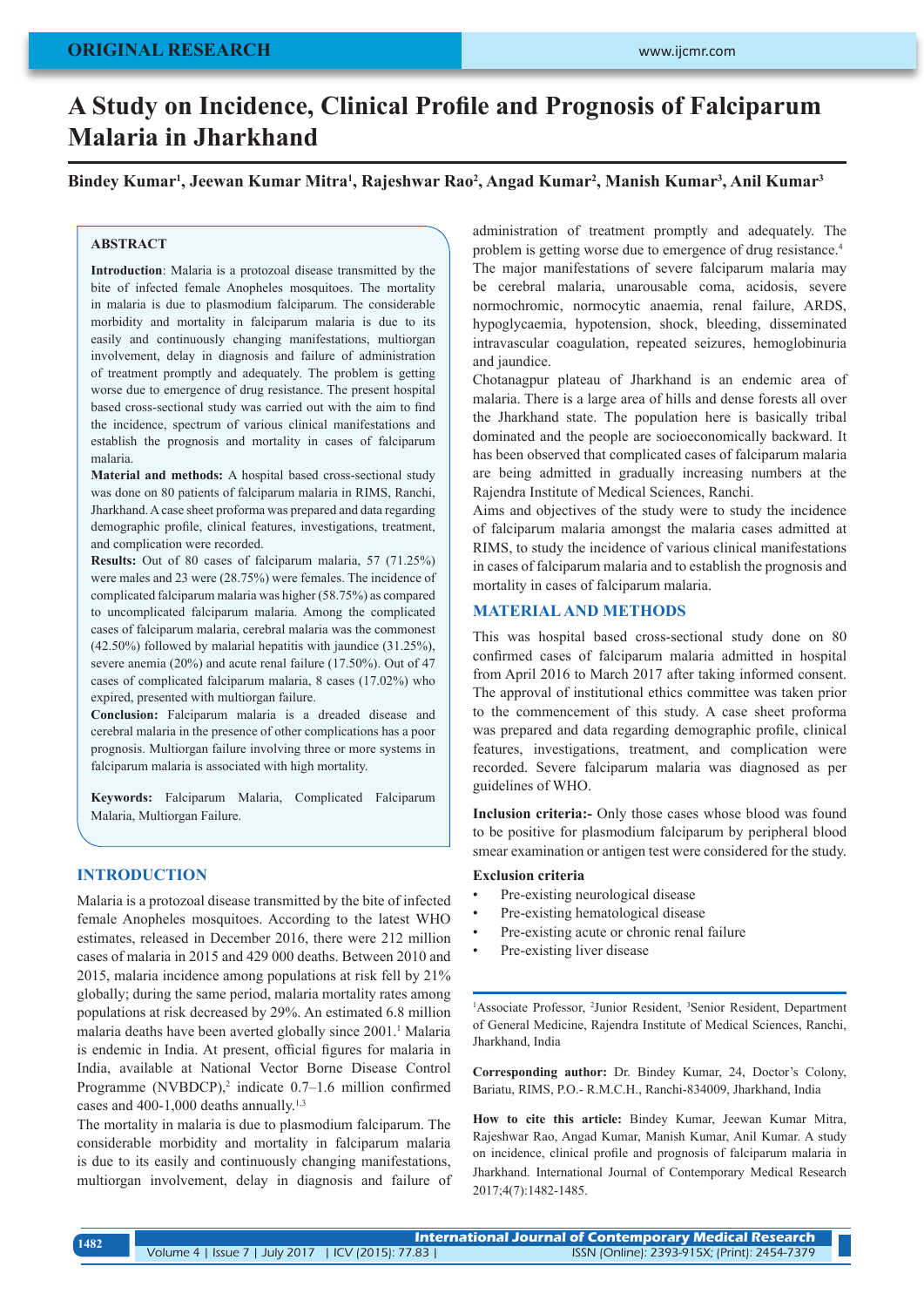Two groups were studied, one had the patients with features of uncomplicated malaria and second group had the patients with clinical features of complicated Plasmodium falciparum malaria.

**Group I** – Uncomplicated P. falciparum malaria (n=33): Fever, headache, fatigue, abdominal discomfort, muscular ache, nausea, vomiting, mild anemia and (in some cases) a palpable spleen.

**Group II** – Complicated or severe P. falciparum malaria (n=47): Cerebral malaria, severe normochromic, normocytic anemia, renal failure, pulmonary edema /adult respiratory distress syndrome (ARDS), hypoglycemia, hypotension/shock, bleeding/disseminated intravascular coagulation, convulsions, hemoglobinuria, acedemia/acidosis, jaundice.

# **STATISTICAL ANALYSIS**

Microsoft office 2007 was used for the statistical analysis. Descriptive statistics like mean and percentages were used in the analysis.

| <b>Clinical presentation</b>                                       | No. of cases   | Percentage of  |  |  |  |
|--------------------------------------------------------------------|----------------|----------------|--|--|--|
|                                                                    |                | total cases of |  |  |  |
|                                                                    |                | P. falciparum  |  |  |  |
| Fever                                                              | 80             | 100            |  |  |  |
| Chills and rigor                                                   | 80             | 100            |  |  |  |
| Headache                                                           | 80             | 100            |  |  |  |
| Vomiting                                                           | 42             | 52.50          |  |  |  |
| Splenomegaly                                                       | 32             | 40.00          |  |  |  |
| Hepatomegaly                                                       | 21             | 26.25          |  |  |  |
| Cerebral malaria                                                   | 34             | 42.50          |  |  |  |
| Repeated GTCS                                                      | 7              | 8.75           |  |  |  |
| Neck rigidity                                                      | 8              | 10.00          |  |  |  |
| Jaundice                                                           | 25             | 31.25          |  |  |  |
| Severe anemia                                                      | 16             | 20.00          |  |  |  |
| Acute renal failure                                                | 14             | 17.50          |  |  |  |
| Shock                                                              | 4              | 5.00           |  |  |  |
| Hemoglobinuria                                                     | 6              | 7.50           |  |  |  |
| Hypoglycemia                                                       | 7              | 8.75           |  |  |  |
| Acidosis                                                           | 3              | 3.75           |  |  |  |
| <b>ARDS</b>                                                        | $\mathfrak{D}$ | 2.50           |  |  |  |
| DIC                                                                |                | 1.25           |  |  |  |
| Table-1: Different clinical presentations of the cases under study |                |                |  |  |  |

# **RESULTS**

Out of 80 cases of falciparum malaria, 57 (71.25%) were males and 23 were (28.75%) were females. The maximum numbers of falciparum malaria cases were seen in the age group of 21-40 years (58.75%).

63 (78.75%) cases were from rural areas and 17 (21.25%) were from urban areas. Majority of cases of falciparum malaria came form the tribal areas (78.75%) and from the lower socioeconomic group (68.75%).

The incidence of complicated falciparum malaria was higher (58.75%) as compared to uncomplicated falciparum malaria.

Fever with chills and rigors along with headache were the most common presentation present in 100% of the cases. In the present study, 42.50% of the patients presented with cerebral malaria. Jaundice was present in 31.25% of the cases, severe anemia in 20%, acute renal failure in 17.50%, hypoglycemia in 8.75%, hemoglobinuria in 7.50%, shock in 4%, acidosis in 3.75%, ARDS in 2.50% and DIC was present in 1.25% of the cases. (Table 1)

Among the complicated cases of falciparum malaria, cerebral malaria was the commonest (42.50%) followed by malarial hepatitis with jaundice (31.25%), severe anemia (20%) and acute renal failure (17.50%). (Table 2)

Out of 47 cases of complicated falciparum malaria, 8 cases (17.02%) who expired, presented with multiorgan failure.

The incidence of death was highest in the age group of 21-40 years (62.50%). (Table 3)

There were 8 deaths of cerebral malaria cases who presented with different combinations such as cerebral malaria, acute renal failure (1 death); cerebral malaria, ARF, jaundice (2 deaths); cerebral malaria, ARF, jaundice, severe anemia, acidosis (1 death); cerebral malaria, jaundice, ARDS, severe anemia (1 death); cerebral malaria, jaundice, repeated GTCS, severe anemia (1 death); cerebral malaria, jaundice, ARF, severe anemia, shock, repeated GTCS, hypoglycemia, acidosis (1 death); cerebral malaria, jaundice, ARF, severe anemia, hemoglobinuria, shock, hypoglycemia, DIC, repeated GTCS (1 death).

## **DISCUSSION**

In our study, we included 80 cases of falciparum malaria. The total number of cases of malaria are over India in the year 2013

| <b>Clinical manifestation</b>                               | Total cases (n=80) |               | <b>Deaths</b>  |              | <b>Survivors</b> |              |  |
|-------------------------------------------------------------|--------------------|---------------|----------------|--------------|------------------|--------------|--|
|                                                             | No.                | $\frac{0}{0}$ | No.            | $%$ of       | No.              | $%$ of       |  |
|                                                             |                    |               |                | respective   |                  | respective   |  |
|                                                             |                    |               |                | complication |                  | complication |  |
| Cerebral malaria                                            | 34                 | 42.50         | 8              | 23.53        | 26               | 76.47        |  |
| Jaundice                                                    | 25                 | 31.25         | $\overline{ }$ | 28           | 18               | 72           |  |
| Severe anaemia                                              | 16                 | 20            | 5              | 31.25        | 11               | 68.75        |  |
| Acute renal failure                                         | 14                 | 17.50         | 6              | 42.86        | 8                | 57.14        |  |
| Hemoglobinuria                                              | 6                  | 7.50          |                | 16.67        | 5                | 83.33        |  |
| Repeated GTCS                                               |                    | 8.75          | 3              | 42.86        | 4                | 57.14        |  |
| Hypoglycemia                                                |                    | 8.75          | $\overline{2}$ | 28.57        | 5                | 71.43        |  |
| Shock                                                       | 4                  | 5             | $\overline{2}$ | 50           | $\overline{2}$   | 50           |  |
| Acidosis                                                    | 3                  | 3.75          | $\mathfrak{D}$ | 66.67        |                  | 33.33        |  |
| <b>ARDS</b>                                                 | $\overline{c}$     | 2.50          |                | 50           |                  | 50           |  |
| DIC                                                         |                    | 1.25          |                | 100          | $\mathbf{0}$     | -            |  |
| <b>Table-2:</b> Mortality in complicated falciparum malaria |                    |               |                |              |                  |              |  |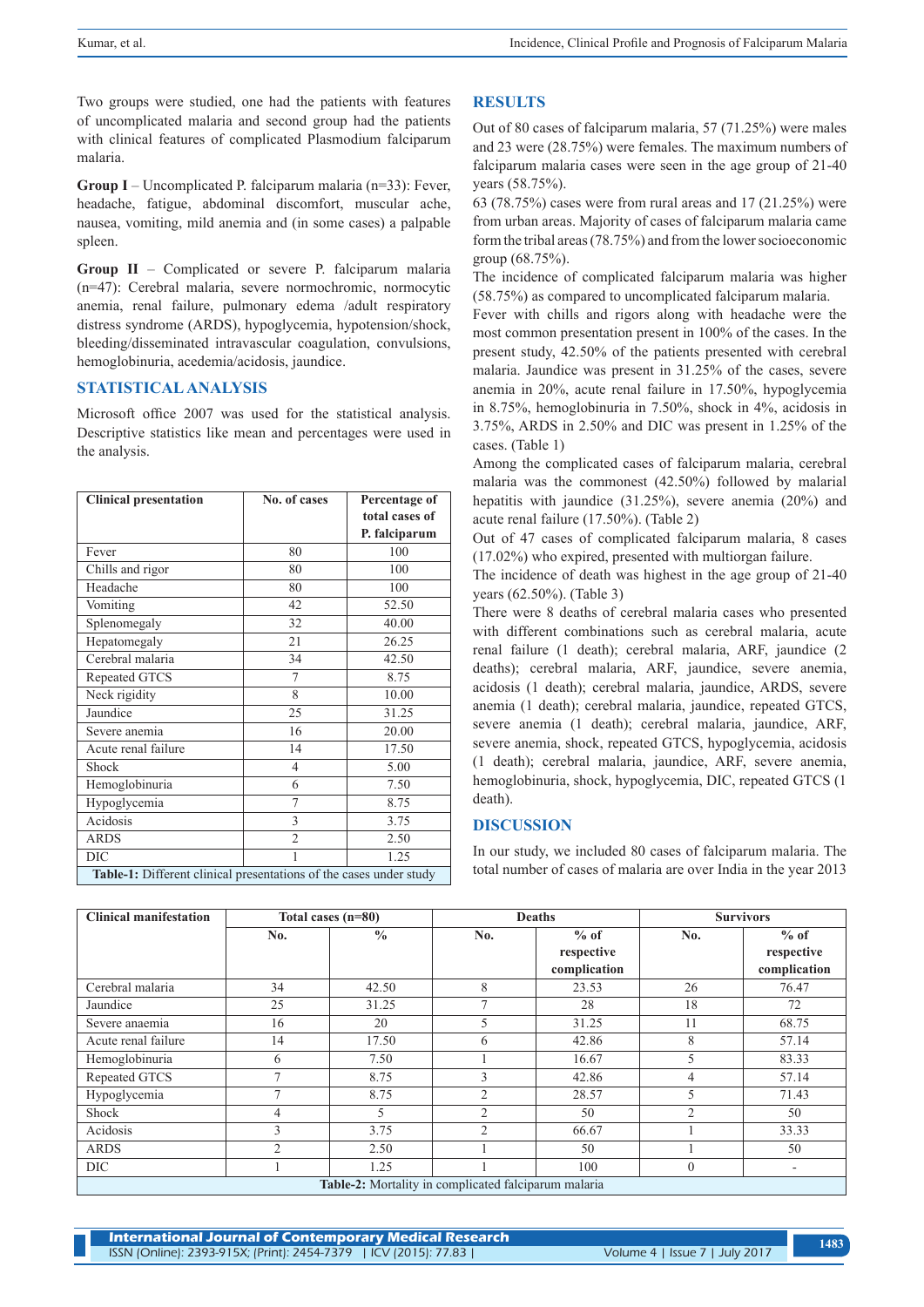| Age group (years)                                                     | No. of cases | Percentage |  |  |  |
|-----------------------------------------------------------------------|--------------|------------|--|--|--|
| $\leq$ 20                                                             |              | 25         |  |  |  |
| $21 - 40$                                                             |              | 62.50      |  |  |  |
| $41 - 60$                                                             |              | 12.50      |  |  |  |
| > 61                                                                  |              |            |  |  |  |
| <b>Table–3:</b> Age distribution of mortality of complicated cases of |              |            |  |  |  |
| falciparum malaria                                                    |              |            |  |  |  |

was 0.44 million. Out of these 0.29 million cases (66.9%) were found to be suffering from Plasmodium falciparum malaria. According to WHO, the slide positivity rate for malaria was found to be 0.51 in 2013 in India out of which 0.34 were Plasmodium falciparum).<sup>5</sup>

The maximum number (58.75%) of falciparum malaria was seen in the age group of 21 to 40 years. This age group represents the most active group of society. Young people of this age group frequently engage in outdoor activities like working in agricultural farms, close to areas having stagnant water like ditches, ponds, irrigation channels etc, which are the breeding places of mosquitoes. This increases the chance of mosquito **bites** 

A higher incidence of falciparum malaria was observed in males. This is attributed to the fact that males are more frequently exposed to the risk of acquiring malaria than females because of the outdoor activities of life. Further females in India are usually better clothed than males.<sup>6</sup>

According to the study 78.75% of the total cases of falciparum malaria were from rural areas, whereas 21.25% of the total cases were from urban areas. The incidence of malaria is high in rural population and is closely related to the insanitation, poor housing conditions and ignorance about the measures to prevent malaria.

The incidence in the low socioeconomic group was 68.75%, as compared to 30% in middle socioeconomic group and 1.25% in the higher socioeconomic group.

Malaria has demonstrated the relationship between health and socioeconomic development. It is generally accepted that malaria has disappeared from most developed countries as a result of socioeconomic development.7

According to the study 73.75% of the tribal population suffered from falciparum malaria whereas 26.35% of the non-tribal population suffered from the disease. The tribal population is engaged in forest related activities. Limited health infrastructure, social environment and ignorance at the village level are the factors responsible for high morbidity and mortality due to malaria.

A total of 33 patients out of 80 presented with features of uncomplicated falciparum malaria, which represents 41.25% of the cases. 47 patients (58.75%) out of 80 patients had features of complicated malaria. In our study, those cases testing positive for falciparum malaria were included. Out of the four species of malarial parasite, P. falciparum causes severe malaria with various fatal complications. Hence the incidence of complicated falciparum malaria was more than uncomplicated ones.

According to the present study fever with chills and rigor and headache was the most common presentation found in 100% of the cases. Vomiting, splenomegaly and hepatomegaly was present in 52.50%, 40% and 26.25% of the cases.

Commonest complication among the complicated falciparum

malaria cases was cerebral malaria observed in 34 patients (42.50%). Next most common complication observed was jaundice which was found in 25 patients (31.25%). Severe anemia was seen in 16 patients (20%). Acute renal failure mainly with oliguria or anuria was seen in 14 patients (17.50%). Systemic acidosis was observed in 3 patients (3.75%) of acute renal failure (ARF). Repeated GTCS occurred in 7 patients (8.75%). Hypoglycaemia was seen in 7 patients (8.75%). Patients with shock presented with systolic blood pressure < 80 mm Hg and with cold clammy extremities. Four (5%) such patients were observed in the study. Adult respiratory distress syndrome (ARDS) with dyspnoea and classical X-ray features was observed in 2 patients (2.50%). One case of disseminated intravascular coagulation representing 1.25% of the total cases was recorded.

According to Murthy G.L. and Sahay R.K.<sup>8</sup> fever with chills and rigor was present in 98.10% of the cases, cerebral malaria in (48.10%), Jaundice in 27.12% and acute renal failure in 6.96%. Mishra S. K. and Mohapatra et al<sup>9</sup> reported that the incidence of jaundice in falciparum malaria was between 10-45%. Jain P. K. and Amit Taneja10 recorded the incidence of malarial acute renal failure to be 13% in North India.

According to the study, out of 33 cases of uncomplicated falciparum malaria, all the cases survived. Out of 47 cases of complicated falciparum malaria, 39 (82.98%) cases survived. Death occurred in 8 (17.02%) cases of complicated falciparum malaria

The present study shows that out of 8 deaths, 5 deaths accounting for 62.50% of the cases occurred in the age group of 21-40 years. The highest mortality was found in this age group, followed by 25% mortality in persons upto 20 years of age. One death (12.50%) occurred in the age group of 41-60 years.

Eight patients (23.53%) with cerebral malaria expired during the treatment. In the study it was found that when cerebral malaria was associated with other complications the mortality rate became high. In general the response to I.V. quinine was the best among the other antimalarials.

A total of 7 patients (28%) of malarial hepatitis with jaundice expired. 5 patients (31.25%) with severe anemia expired during the treatment. Response to severe anemia was better if blood transfusion was given promptly. Acute renal failure when present along with other complications had a high mortality. Six such patients (42.86%) died during the study. Acute renal failure was treated with I.V. Furosemide and I.V. Dopamine (2-5 μg/kg body weight). Hemodialysis was done in 2 patients who survived.

Systemic acidosis was usually associated with renal failure and was evident with rapid and shallow acidotic breathing. Such patients were treated with sodium bicarbonate intravenously along with other supportive measures. Out of 3 patients, 2 patients (66.67%) died of this complication.

Mortality of patients presenting with repeated GTCS was high. 3 patients (42.86%) out of 7 patients died. The patients with repeated GTCS were treated with I.V. Diazepam and I.V. Phenytoin.

Hypoglycemia as soon as detected clinically and by glucometer was treated promptly with I.V. 25% Dextrose solution. Out of the 7 patients who presented with this complication, 2 patients (28.57%) died. The patients who presented with shock were